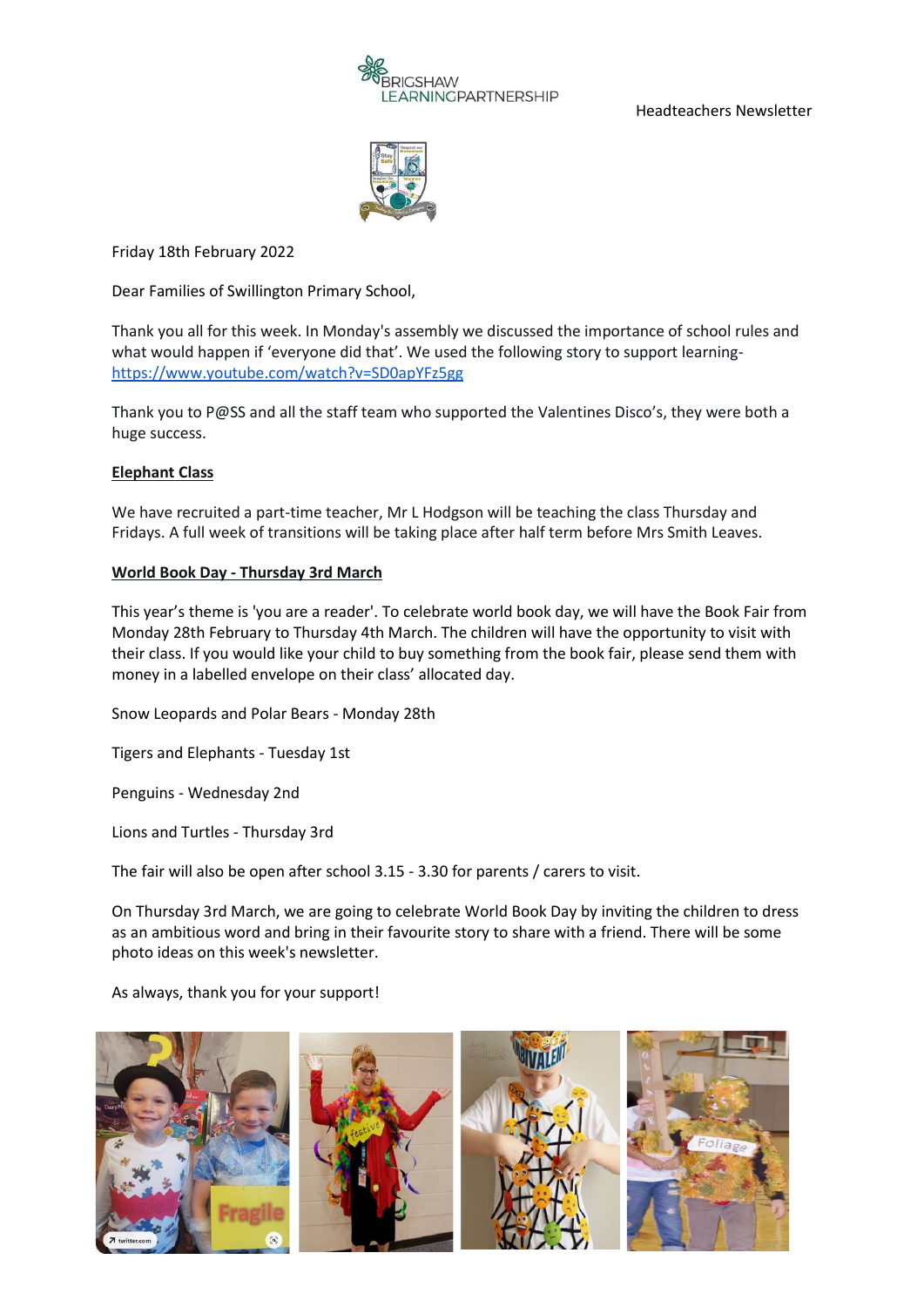

### **Understanding mathematical methods**

After some feedback from a parent/carer, each week we will explain to you methods that we use in school.

This week we are sharing with you how to use bar modelling. https://www.youtube.com/watch?v=lRPsJ7TIEkQ

# **Zones of regulation**

After introducing zones of regulation last year, we are continuing to learn about how to manage our emotions. Here is a link to help you understand some of the vocabulary we are using in school.

https://www.zonesofregulation.com/learn-more-about-the-zones.html

# **Safeguarding concerns**

Our website is full of useful information and contacts if you ever have safeguarding concerns over a weekend or a holiday period. [https://swillingtonprimary.com/parents/safeguarding-and-child](https://swillingtonprimary.com/parents/safeguarding-and-child-protection/)[protection/](https://swillingtonprimary.com/parents/safeguarding-and-child-protection/)

# **Spring Term key dates**

All key dates for Spring can be found here<https://swillingtonprimary.com/parents/calendar/>

# **Channels of communication**

Please can I remind you to contact your child's class teacher in the first instance for matters relating to your child.

For general enquiries, e.g. wrap around care, dinners etc please contact the main school office[office@swillingtonprimary.com](mailto:office@swillingtonprimary.com)

### **Attendance**

Please visit our website to find our attendance guidelines. https://swillingtonprimary.com/parents/school-attendanceabsence-procedure/

Thank you for supporting your child's attendance.

To date our attendance for the year is 95.%

**This week, our whole school attendance has been 97%. This is a slight increase from last week.** 

**We have seen a huge rise in term time holidays. Thank you for not taking holidays in term time. Fines are being issued for holidays taken in term time.** 

### **Curricular plans for this year**

Visit our website to see the exciting plans for your child's/children's class. https://swillingtonprimary.com/curriculum/curricular-plans/